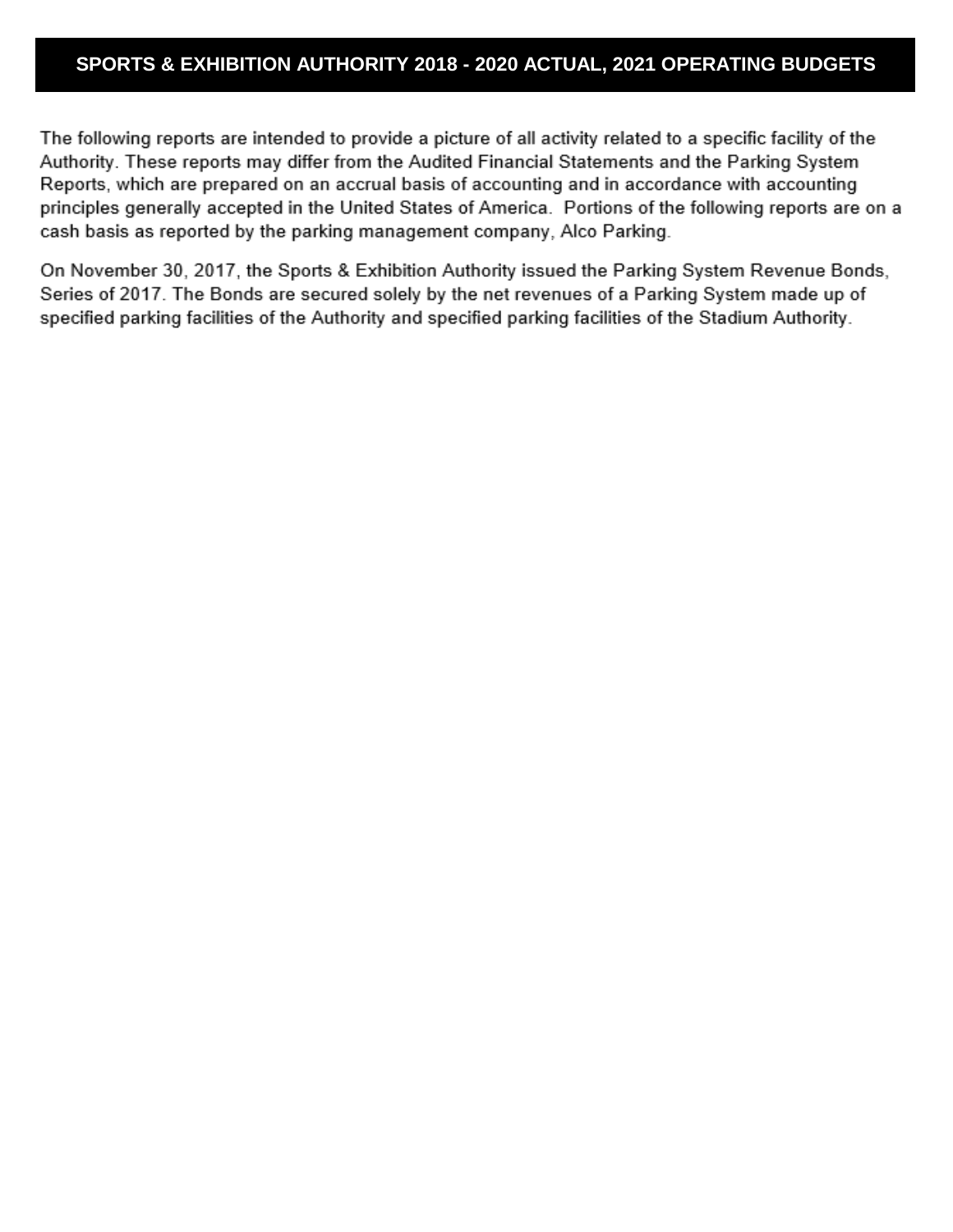# **SPORTS & EXHIBITION AUTHORITY OPERATING**

|                                                     | <b>ACTUAL</b><br>2018 | <b>ACTUAL</b><br>2019 | <b>ACTUAL</b><br>2020 | <b>BUDGET</b><br>2021 |
|-----------------------------------------------------|-----------------------|-----------------------|-----------------------|-----------------------|
| <b>Convention Center</b>                            |                       |                       |                       |                       |
| <b>OPERATING REVENUE:</b>                           |                       |                       |                       |                       |
| <b>Building Revenue</b>                             |                       |                       |                       |                       |
| <b>Direct Event Income</b>                          | \$<br>1,116,858 \$    | 539,994 \$            | 1,573,752 \$          | 129,212               |
| Food & Beverage                                     | 4,303,585             | 4,383,843             | (675, 539)            | (445, 123)            |
| <b>Building Ancillary</b>                           | 2,546,801             | 2,800,253             | 552,029               | 381,368               |
| Other DLLCC Income                                  | 143,851               | 130,203               | 90,819                | 37,001                |
| <b>Total Building Revenue:</b>                      | 8,111,095             | 7,854,293             | 1,541,061             | 102,458               |
| <b>Other Recurring/Non-Recurring Revenue</b>        |                       |                       |                       |                       |
| <b>Hotel Tax</b>                                    | 4,500,000             | 5,000,000             | 2,611,364             |                       |
| <b>Stadium Authority Grant</b>                      |                       |                       |                       | 8,900,000             |
| Cares Act Relief Fund                               |                       |                       | 1,500,000             |                       |
| Act 53 Section 3(2)(i)(B)                           | 1,700,000             | 1,300,000             |                       |                       |
| Act 53 Section 3(2)(i)(C)                           | 1,700,000             | 1,300,000             |                       |                       |
| Retail                                              | 70,494                | 70,899                | 58,295                | 67,331                |
| <b>Total Other Recurring/Non-Recurring Revenue:</b> | 7,970,494             | 7,670,899             | 4,169,659             | 8,967,331             |
| <b>TOTAL REVENUE</b>                                | 16,081,589            | 15,525,192            | 5,710,720             | 9,069,789             |
| <b>OPERATING EXPENSES:</b>                          |                       |                       |                       |                       |
| <b>Building Expenses (Per Manager's Contract)</b>   |                       |                       |                       |                       |
| <b>Salaries</b>                                     | 7,919,133             | 8,001,620             | 3,485,799             | 4,281,996             |
| <b>Health Care</b>                                  | 1,672,670             | 1,680,961             | 1,039,915             | 1,156,613             |
|                                                     |                       |                       |                       |                       |
| Pension                                             | 31,896                | 33,281                | 21,331                | 24,711                |
| Other Benefits and Taxes                            | 1,135,807             | 1,101,114             | 508,783               | 671,912               |
| Labor Allocated Towards Event Revenue               | (5,095,770)           | (5,402,005)           | (1, 141, 099)         | (1, 112, 315)         |
| Subtotal Salaries, Benefits and Taxes               | 5,663,736             | 5,414,971             | 3,914,729             | 5,022,917             |
| <b>Building Utilities</b>                           | 2,291,725             | 2,494,497             | 1,814,861             | 1,649,200             |
| <b>Building Operations</b>                          | 997,533               | 781,881               | 913,174               | 823,506               |
| Insurance - Operations                              | 165,481               | 158,192               | 138,138               | 152,281               |
| Insurance                                           | 170,583               | 231,173               | 265,182               | 330,000               |
| Administrative                                      | 452,250               | 471,040               | 308,824               | 391,756               |
| Sales and Marketing                                 | 405,251               | 397,391               | 47,687                | 145,310               |
| Management Fee/Incentive                            | 183,322               | 234,194               | 95,177                | 190,000               |
| <b>Subtotal Building Expenses</b>                   | 4,666,145             | 4,768,368             | 3,583,043             | 3,682,053             |
| <b>Maintenance Reserve Fund</b>                     | 2,769,929             | 1,650,000             |                       |                       |
| <b>Non-Recurring Expenses</b>                       |                       |                       |                       |                       |
| Loan Debt Service (Vira/Howard Heinz)               | 142,667               | 279,336               |                       | 136,667               |
| Miscellaneous expenses                              |                       |                       |                       | 228,152               |
| Maintenance Repair, Replacement and Renewal         | 2,670,323             | 4,394,149             | 338,290               |                       |
| <b>Total Non-Recurring Expenses</b>                 | 2,812,990             | 4,673,485             | 338,290               | 364,819               |
| <b>TOTAL EXPENSES</b>                               | 15,912,800            | 16,506,824            | 7,836,062             | 9,069,789             |
| <b>NET SURPLUS / (DEFICIT) BUILDING OPERATIONS</b>  | \$<br>168,789 \$      | $(981, 632)$ \$       | $(2, 125, 342)$ \$    |                       |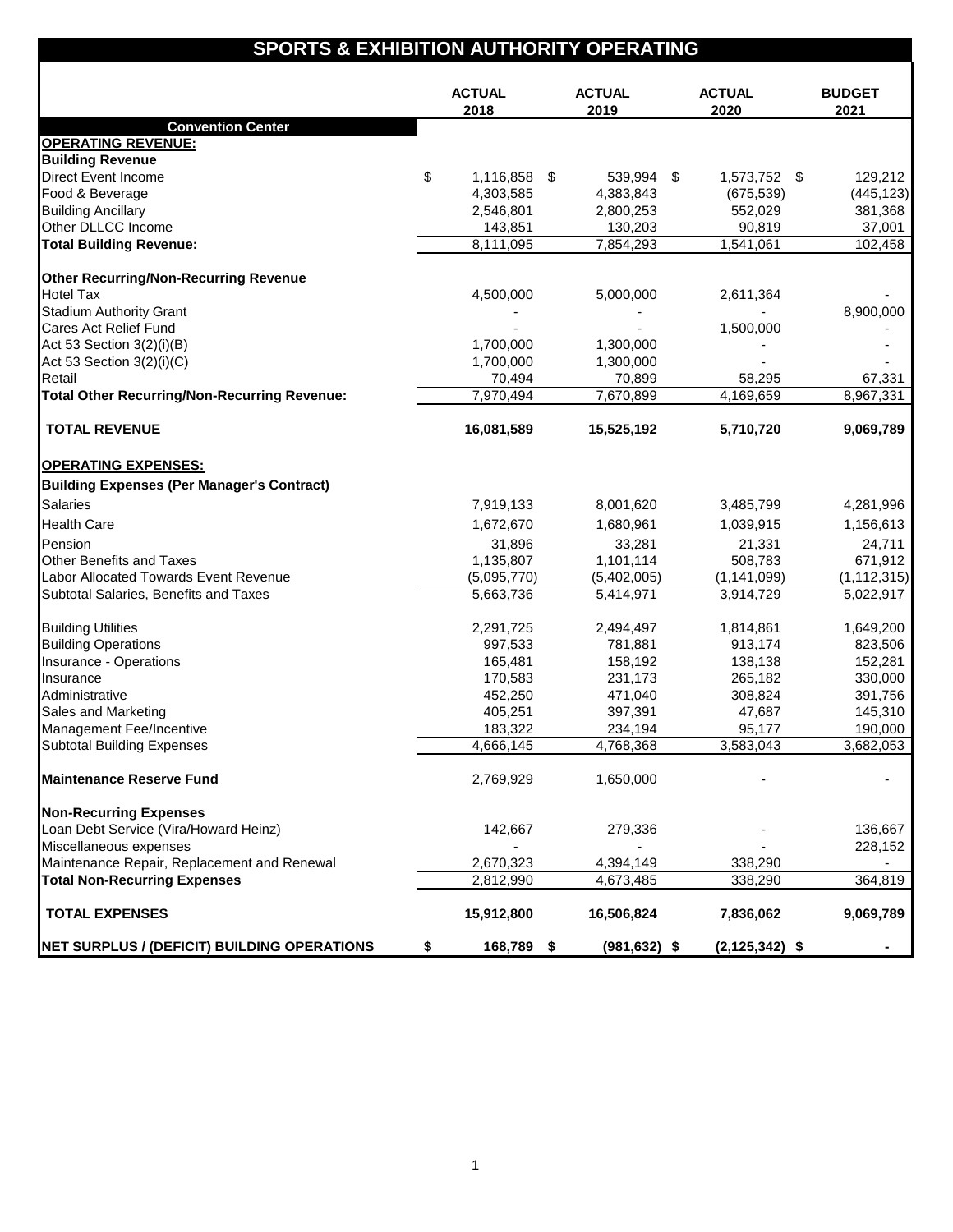### **SPORTS & EXHIBITION AUTHORITY OPERATING**

|                                                                   | <b>ACTUAL</b><br>2018 | <b>ACTUAL</b><br>2019 | <b>ACTUAL</b><br>2020    | <b>BUDGET</b><br>2021 |
|-------------------------------------------------------------------|-----------------------|-----------------------|--------------------------|-----------------------|
| <b>Other Operations</b>                                           |                       |                       |                          |                       |
| <b>REVENUE:</b>                                                   |                       |                       |                          |                       |
| <b>Recurring Revenue</b>                                          |                       |                       |                          |                       |
| Convention Center Garage, Net (back up attached)                  | \$<br>2,350,372 \$    | 2,504,559 \$          | 997,532 \$               | 1,053,378             |
| <b>Vending Commission</b>                                         | 38,756                | 36,333                | 17,638                   | 5,000                 |
| Other                                                             | 104,745               | 104,904               | 91,572                   | 100,000               |
| Interest Earnings                                                 | 36,253                | 20,913                | 4,812                    | 1,000                 |
| <b>Total Recurring Revenue</b>                                    | 2,530,126             | 2,666,709             | 1,111,554                | 1,159,378             |
| <b>Non-Recurring Revenue</b>                                      |                       |                       |                          |                       |
| Sponsorships                                                      | 25,000                | 25,000                | 25,000                   | 25,000                |
| <b>Stadium Authority Grant</b>                                    |                       |                       | $\overline{\phantom{a}}$ | 1,100,000             |
| <b>Total Non-Recurring Revenue</b>                                | 25,000                | 225,000               | 25,000                   | 1,125,000             |
|                                                                   |                       |                       |                          |                       |
| <b>TOTAL REVENUE</b>                                              | 2,555,126             | 2,891,709             | 1,136,554                | 2,284,378             |
|                                                                   |                       |                       |                          |                       |
| <b>OPERATING EXPENSES:</b><br><b>Recurring Expenses:</b>          |                       |                       |                          |                       |
| <b>Salaries</b>                                                   |                       |                       | 1,146,616                |                       |
| <b>Health Care</b>                                                | 1,073,626<br>137,204  | 1,096,331<br>146,755  | 141,916                  | 1,063,885<br>145,828  |
| Pension                                                           | 76,721                | 64,572                | 30,557                   | 80,072                |
| Other Benefits and Taxes                                          | 103,980               | 111,355               | 122,726                  | 114,660               |
| Subtotal Salaries, Benefits and Taxes                             | 1,391,531             | 1,419,013             | 1,441,815                | 1,404,445             |
|                                                                   |                       |                       |                          |                       |
| Office Expenses and Supplies                                      | 15,288                | 17,493                | 14,658                   | 25,000                |
| Legal/Professional Services                                       | 197,977               | 347,745               | 249,206                  | 446,415               |
| Audit and Other Accounting Services                               | 24,814                | 36,561                | 21,803                   | 28,000                |
| Telephone                                                         | 3,080                 | 593                   | 5,931                    | 5,000                 |
| Insurance                                                         | 60,675                | 60,241                | 59,955                   | 90,000                |
| Miscellaneous                                                     |                       |                       | 5,642                    | 5,000                 |
| Trustee, Financing and Bank Fees                                  | 90,583                | 100,357               | 14,153                   | 25,000                |
| Computer                                                          | 79,650                | 73,896                | 35,329                   | 40,000                |
| <b>Subtotal Recurring Expenses</b>                                | 472,067               | 636,886               | 406,677                  | 664,415               |
| <b>Non-Recurring Expenses</b>                                     |                       |                       |                          |                       |
| <b>Other Capital Expense</b>                                      |                       | 99,073                |                          | 50,000                |
| Lower Hill Redevelopment                                          |                       |                       |                          |                       |
|                                                                   |                       |                       |                          | 120,000<br>45.518     |
| Northshore Rivertront Park<br><b>Total Non-Recurring Expenses</b> | 63,536<br>63,536      | 271,092<br>370,165    |                          | 215,518               |
|                                                                   |                       |                       |                          |                       |
| <b>TOTAL EXPENSES</b>                                             | 1,927,134             | 2,426,064             | 1,848,492                | 2,284,378             |
| <b>Net Surplus (Shortfall) - Other Operations</b>                 | \$<br>627,992 \$      | 465,645 \$            | $(711, 938)$ \$          |                       |
| NET SURPLUS / (DEFICIT) OTHER OPERATIONS:                         |                       |                       |                          |                       |
| <b>Total Revenues</b>                                             | \$<br>18,636,715 \$   | 18,416,901 \$         | 6,847,274 \$             | 11,354,167            |
| <b>Total Expenses</b>                                             | 17,839,934            | 18,932,888            | 9,684,554                | 11,354,167            |
|                                                                   |                       |                       |                          |                       |
| <b>TOTAL NET SURPLUS / (DEFICIT)</b>                              | \$<br>796,781 \$      | $(515, 987)$ \$       | $(2,837,280)$ \$         |                       |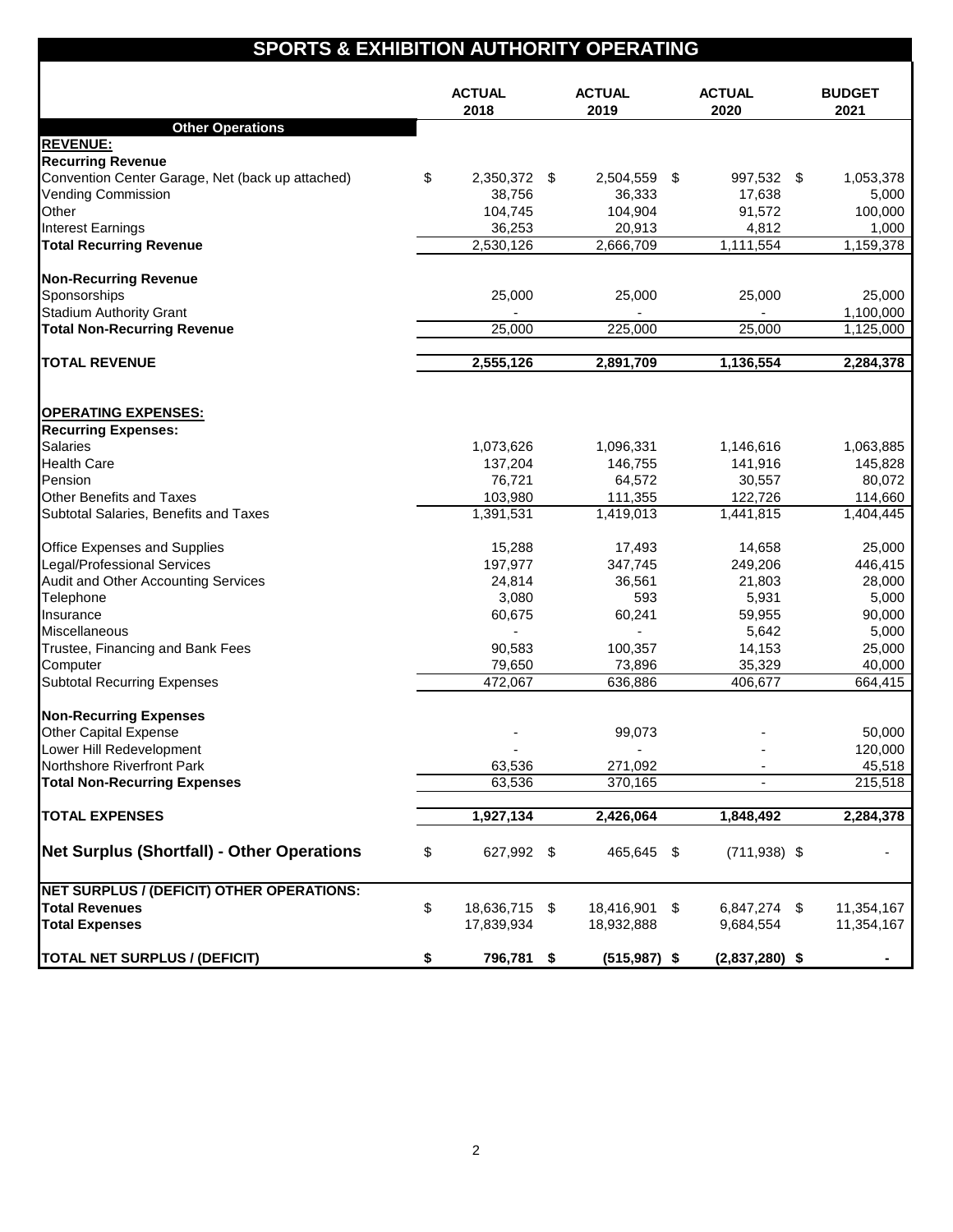| <b>CONVENTION CENTER GARAGE OPERATING BUDGET</b> |               |             |    |               |    |               |    |               |  |  |  |
|--------------------------------------------------|---------------|-------------|----|---------------|----|---------------|----|---------------|--|--|--|
|                                                  | <b>ACTUAL</b> |             |    | <b>ACTUAL</b> |    | <b>ACTUAL</b> |    | <b>BUDGET</b> |  |  |  |
|                                                  |               | 2018        |    | 2019          |    | 2020          |    | 2021          |  |  |  |
| <b>OPERATING REVENUE:</b>                        |               |             |    |               |    |               |    |               |  |  |  |
| Lease Revenue                                    | \$            | 940,486     | \$ | 994,999       | \$ | 618,818       | \$ | 826,295       |  |  |  |
| <b>Transient Revenue</b>                         |               | 945,733     |    | 868,186       |    | 453,912       |    | 595,700       |  |  |  |
| <b>Event Parking</b>                             |               | 1,836,822   |    | 2,130,782     |    | 602,237       |    | 372,000       |  |  |  |
| Residential Revenue / Rent / Other               |               | 32,771      |    | 33,619        |    | 35,763        |    | 33,540        |  |  |  |
| <b>Gross Operating Revenue</b>                   |               | 3,755,812   |    | 4,027,586     |    | 1,710,730     |    | 1,827,535     |  |  |  |
| Less: Parking Tax                                |               | (1,015,459) |    | (1,087,933)   |    | (456, 802)    |    | (489, 276)    |  |  |  |
| <b>Adjusted Gross Revenue</b>                    |               | 2,740,353   |    | 2,939,653     |    | 1,253,928     |    | 1,338,259     |  |  |  |
| <b>OPERATING EXPENSES:</b>                       |               |             |    |               |    |               |    |               |  |  |  |
| Wages                                            |               | 196,755     |    | 221,912       |    | 87,435        |    | 117,478       |  |  |  |
| Pension                                          |               | 10,478      |    | 13,400        |    | 4,568         |    | 5,874         |  |  |  |
| Insurance - Group                                |               | 53,487      |    | 55,579        |    | 23,930        |    | 36,900        |  |  |  |
| <b>Payroll Taxes</b>                             |               | 18,989      |    | 19,864        |    | 7,952         |    | 12,078        |  |  |  |
| Subtotal Salaries, Benefits and Taxes            |               | 279,709     |    | 310,755       |    | 123,885       |    | 172,330       |  |  |  |
| <b>Garage Supplies</b>                           |               | 3,317       |    | 1,739         |    | 266           |    | 2,400         |  |  |  |
| Insurance                                        |               | 17,146      |    | 18,494        |    | 16,544        |    | 20,800        |  |  |  |
| Licenses                                         |               | 531         |    | 1,125         |    | 1,125         |    | 1,130         |  |  |  |
| Maintenance - Routine                            |               | 20,158      |    | 21,726        |    | 16,764        |    | 21,615        |  |  |  |
| Office/Operations                                |               | 38,289      |    | 49,242        |    | 34,274        |    | 38,310        |  |  |  |
| <b>Tickets</b>                                   |               | 5,889       |    | 6,486         |    | 5,238         |    | 2,000         |  |  |  |
| <b>Uniforms</b>                                  |               | 942         |    | 927           |    | 157           |    | 450           |  |  |  |
| <b>Total Operating Expenses</b>                  |               | 86,272      |    | 99,739        |    | 74,368        |    | 86,705        |  |  |  |
| <b>Operating Income</b>                          |               | 2,374,372   |    | 2,529,159     |    | 1,055,675     |    | 1,079,223     |  |  |  |
| Management Fee                                   |               | (24,000)    |    | (24,600)      |    | (25, 215)     |    | (25, 845)     |  |  |  |
| <b>Net Operating Income from Garage</b>          |               | 2,350,372   |    | 2,504,559     |    | 1,030,460     |    | 1,053,378     |  |  |  |
| Other Income/(Expense)                           |               | (81, 180)   |    | (91,097)      |    | (32, 928)     |    |               |  |  |  |
| <b>NET SURPLUS/(DEFICIT)</b>                     | \$            | 2,269,192   | \$ | 2,413,462     | \$ | 997,532       | \$ | 1,053,378     |  |  |  |

Center Garage, Net on Page 2. The sum of Net Operating Income From Garage and Other Income/(Expense) are reported as Convention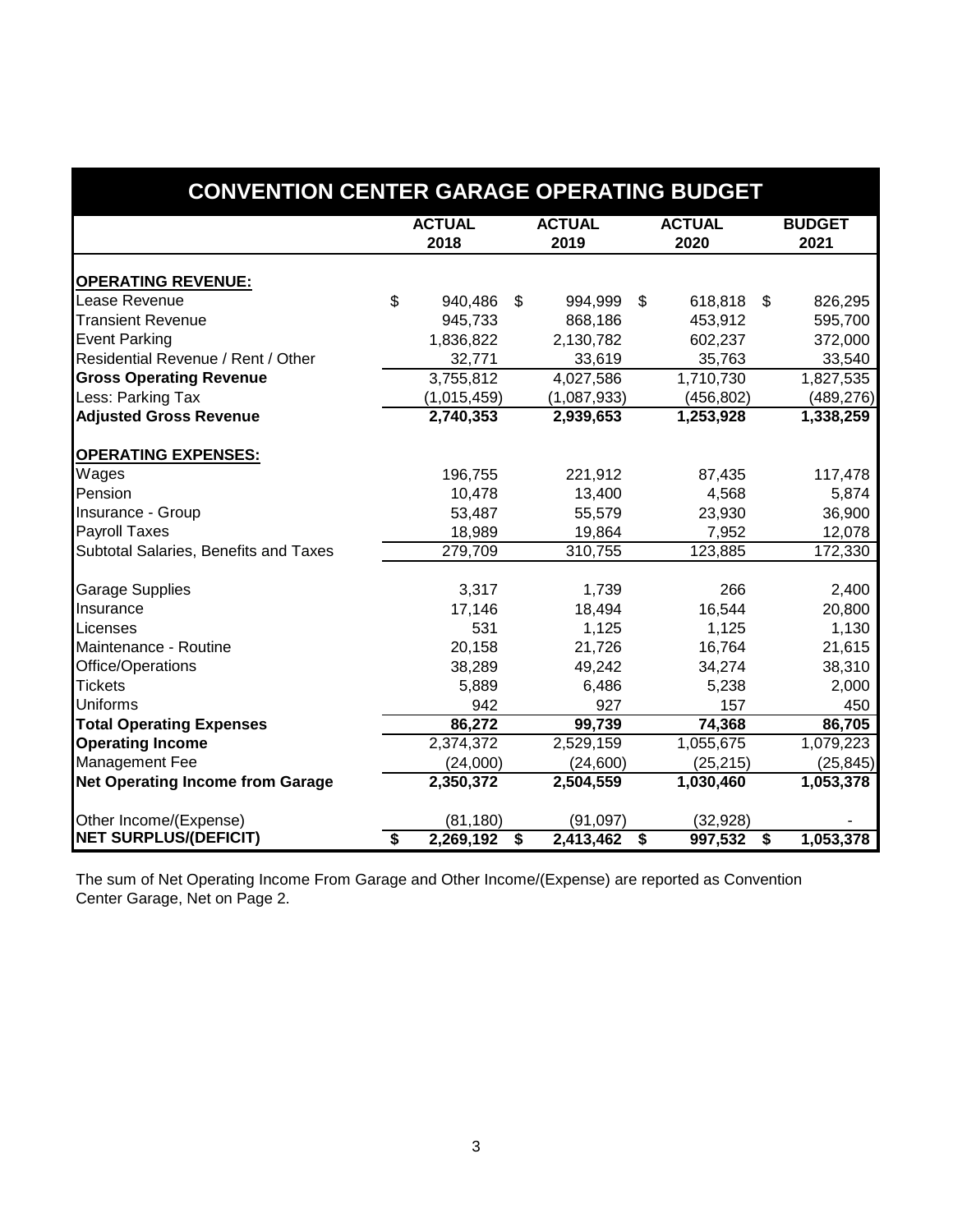| <b>10TH &amp; PENN LOTS OPERATING</b> |    |                       |    |                       |    |                       |                       |  |  |  |  |
|---------------------------------------|----|-----------------------|----|-----------------------|----|-----------------------|-----------------------|--|--|--|--|
|                                       |    | <b>ACTUAL</b><br>2018 |    | <b>ACTUAL</b><br>2019 |    | <b>ACTUAL</b><br>2020 | <b>BUDGET</b><br>2021 |  |  |  |  |
| <b>OPERATING REVENUE:</b>             |    |                       |    |                       |    |                       |                       |  |  |  |  |
| Non-Taxable Revenue                   | \$ | 8,245                 | \$ | 25                    | \$ | \$                    |                       |  |  |  |  |
| <b>Taxable Revenue</b>                |    | 317,270               |    | 306,597               |    | 165,891               | 229,880               |  |  |  |  |
| <b>Gross Operating Revenue</b>        |    | 325,515               |    | 306,622               |    | 165,891               | 229,880               |  |  |  |  |
| Less Parking Tax                      |    | (86, 529)             |    | (83, 611)             |    | (45, 243)             | (62, 695)             |  |  |  |  |
| <b>Adjusted Gross Revenue</b>         |    | 238,986               |    | 223,011               |    | 120,648               | 167,185               |  |  |  |  |
| <b>OPERATING EXPENSES:</b>            |    |                       |    |                       |    |                       |                       |  |  |  |  |
| Insurance - G/L                       |    | 2,339                 |    | 2,004                 |    | 1,128                 | 2,000                 |  |  |  |  |
| Maintenance/Repairs                   |    | 4,843                 |    | 4,021                 |    | 1,573                 | 2,745                 |  |  |  |  |
| Office/Operations                     |    | 6,198                 |    | 6,420                 |    | 5,590                 | 7,045                 |  |  |  |  |
| Payroll/Taxes/Benefits                |    | 44,682                |    | 39,554                |    | 9,181                 | 21,098                |  |  |  |  |
| <b>Utilities</b>                      |    | 1,636                 |    | 1,505                 |    | 2,075                 | 1,840                 |  |  |  |  |
| <b>Total Operating Expense</b>        |    | 59,698                |    | 53,504                |    | 19,547                | 34,728                |  |  |  |  |
| <b>Net Operating Income from Lot</b>  |    | 179,288               |    | 169,507               |    | 101,101               | 132,457               |  |  |  |  |
| Other Income (East Lot)               |    | 227,500               |    | 240,000               |    | 240,000               | 240,000               |  |  |  |  |
| <b>NET SURPLUS/(DEFICIT)</b>          | \$ | 406,788               | S. | 409,507               | \$ | 341,101<br>\$         | 372,457               |  |  |  |  |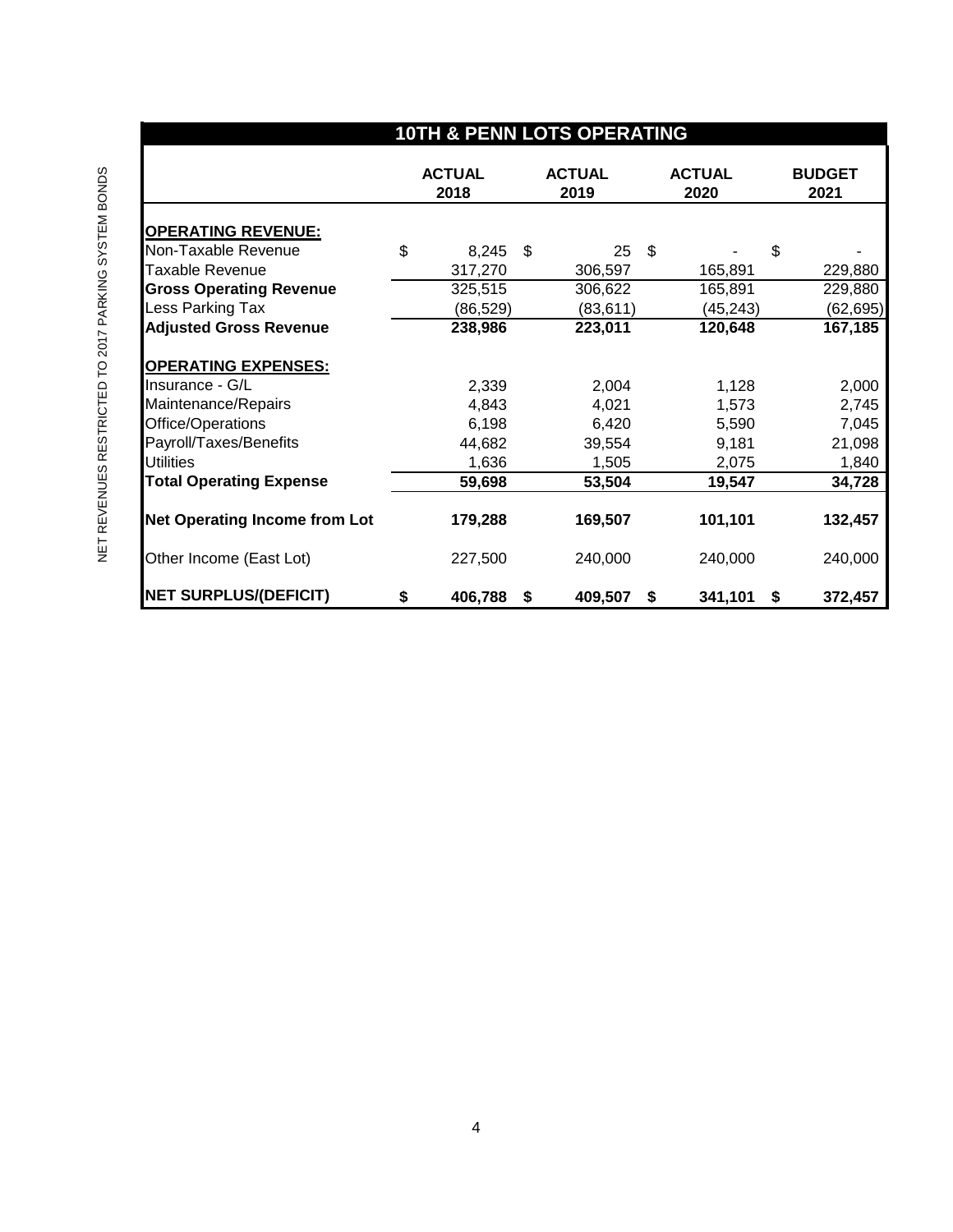## **NORTH SHORE GARAGE OPERATING**

|                                           |      | <b>ACTUAL</b><br>2018 | <b>ACTUAL</b><br>2019 |    | <b>ACTUAL</b><br>2020 |   | <b>BUDGET</b><br>2021 |
|-------------------------------------------|------|-----------------------|-----------------------|----|-----------------------|---|-----------------------|
| <b>OPERATING REVENUE:</b>                 |      |                       |                       |    |                       |   |                       |
| Non-Taxable Revenue                       | \$   | 399                   | \$<br>325             | \$ |                       | S |                       |
| Taxable Revenue                           |      | 3,227,170             | 3,244,262             |    | 1,307,749             |   | 2,605,310             |
| <b>Gross Operating Revenue</b>            |      | 3,227,569             | 3,244,587             |    | 1,307,749             |   | 2,605,310             |
| Less Parking Tax                          |      | (880, 146)            | (884, 794)            |    | (356, 622)            |   | (710, 546)            |
| <b>Adjusted Gross Revenue</b>             |      | 2,347,423             | 2,359,793             |    | 951,127               |   | 1,894,764             |
| <b>OPERATING EXPENSES:</b>                |      |                       |                       |    |                       |   |                       |
| Insurance - G/L                           |      | 17,032                | 16,717                |    | 25,763                |   | 17,200                |
| Maintenance/Repairs                       |      | 173,639               | 185,537               |    | 102,501               |   | 148,900               |
| Maintenance Special Projects <sup>1</sup> |      | 19,550                |                       |    |                       |   |                       |
| Office/Operations                         |      | 48,370                | 81,192                |    | 58,575                |   | 66,845                |
| Payroll/Taxes/Benefits                    |      | 180.468               | 167,154               |    | 36,774                |   | 149,466               |
| Security                                  |      | 184,803               | 184,732               |    | 115,716               |   | 196,000               |
| <b>Utilities</b>                          |      | 96.398                | 94,107                |    | 86,715                |   | 98,340                |
| Other                                     |      | 24,627                | 22,860                |    |                       |   | 15,365                |
| Mgmt/Alco fees                            |      | 36,000                | 36,900                |    | 37,823                |   | 38,768                |
| <b>Total Operating Expense</b>            |      | 780,887               | 789,199               |    | 463,867               |   | 730,884               |
| <b>Net Operating Income from Lot</b>      |      | 1,566,536             | 1,570,594             |    | 487,260               |   | 1,163,880             |
| Other Income/(Expense)                    |      | 196,998               | 202,505               |    | 242,709               |   | 208,227               |
| Insurance property                        |      | (28, 219)             | (31, 544)             |    | (35, 460)             |   | (36,000)              |
| <b>NET SURPLUS/(DEFICIT)</b>              |      | 1,735,315             | 1,741,555             |    | 694,509               |   | 1,336,107             |
| <b>Debt Service</b>                       |      | (1,573,655)           | (1,571,550)           |    | (1,570,950)           |   | (1,569,350)           |
| NET SURPLUS/(DEFICIT) AFTER DEBT SERVICE  | l \$ | 161,660               | \$<br>170,005         | S  | $(876, 441)$ \$       |   | (233, 243)            |

<sup>1</sup>Maintenance Special Projects only includes amounts paid by Alco. The Capital, Maintenance, Repair and Replacement report for this garage includes amounts paid by Alco and the Sports & Exhibition Authority.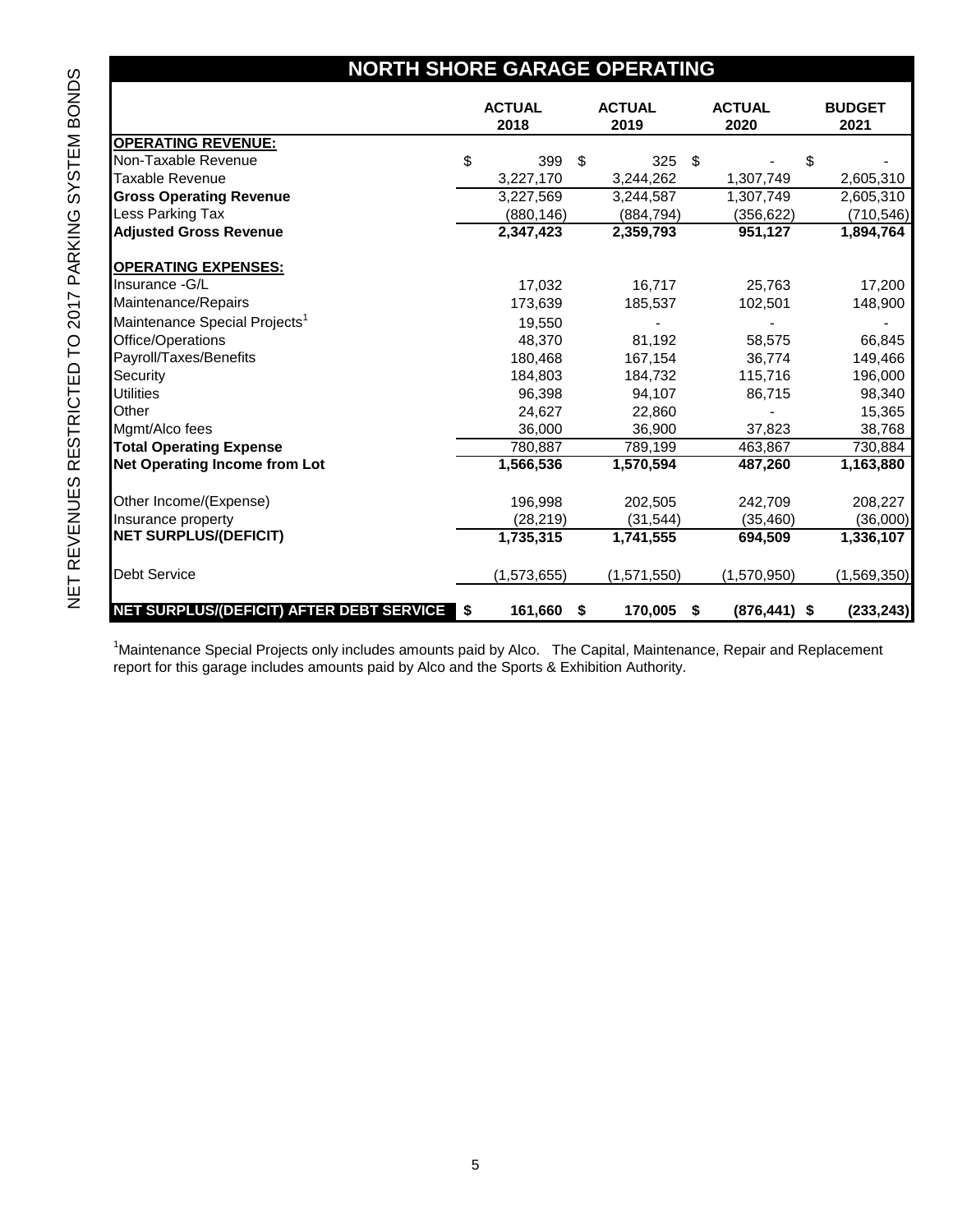| BONDS<br>2017 PARKING SYSTEM | <b>OPERATING</b><br>Non-Taxable<br>Taxable Reve<br><b>Gross Operat</b><br>Less: Parking<br><b>ADJUSTED G</b><br><b>OPERATING</b>                        |
|------------------------------|---------------------------------------------------------------------------------------------------------------------------------------------------------|
| RESTRICTED TO                | Insurance - G<br>Maintenance/<br>Maintenance &<br>Office/Operati<br>Payroll/Taxes<br>Security<br><b>Utilities</b><br>Mgmt/Alco fee<br><b>TOTAL OPEF</b> |
|                              | <b>NET SURPLL</b>                                                                                                                                       |

### **GREEN LOTS 21, 22 and 23 OPERATING**

|                                           | <b>ACTUAL</b><br>2018 | <b>ACTUAL</b><br>2019 |     | <b>ACTUAL</b><br>2020 |     | <b>BUDGET</b><br>2021 |
|-------------------------------------------|-----------------------|-----------------------|-----|-----------------------|-----|-----------------------|
| <b>OPERATING REVENUE:</b>                 |                       |                       |     |                       |     |                       |
| Non-Taxable Revenue                       | \$<br>235,439         | \$<br>233,363         | -\$ | 262,649               | -\$ | 58,994                |
| <b>Taxable Revenue</b>                    | 330,250               | 302,393               |     | 30,617                |     | 482,337               |
| <b>Gross Operating Revenue</b>            | 565,689               | 535,756               |     | 293,266               |     | 541,331               |
| Less: Parking Tax                         | (90,069)              | (82, 415)             |     | (8,343)               |     | (78, 734)             |
| <b>ADJUSTED GROSS REVENUE</b>             | 475,620               | 453,341               |     | 284,923               |     | 462,597               |
| <b>OPERATING EXPENSES:</b>                |                       |                       |     |                       |     |                       |
| Insurance - G/L                           | 3,513                 | 3,850                 |     | 8,885                 |     | 4,100                 |
| Maintenance/repairs                       | 78,741                | 80,478                |     | 57,347                |     | 61,017                |
| Maintenance Special Projects <sup>1</sup> | 4,278                 |                       |     |                       |     | 116,000               |
| Office/Operations                         | 10,684                | 13,283                |     | 11,731                |     | 11,240                |
| Payroll/Taxes/Benefits                    | 25,131                | 23,200                |     | 12,811                |     | 25,657                |
| Security                                  | 11,992                | 13,791                |     | 1,234                 |     | 19,400                |
| <b>Utilities</b>                          | 4,829                 | 5,291                 |     | 6,194                 |     | 5,515                 |
| Mgmt/Alco fees                            | 117,251               | 113,214               |     | 79,368                |     | 57,910                |
| <b>TOTAL OPERATING EXPENSES</b>           | 256,419               | 253,107               |     | 177,570               |     | 300,839               |
| <b>NET SURPLUS / (DEFICIT)</b>            | \$<br>219,201         | \$<br>200,234         | \$  | 107,353               | \$  | 161,758               |

<sup>1</sup>Maintenance Special Projects only includes amounts paid by Alco. The Capital, Maintenance, Repair and Replacement report for these lots includes amounts paid by Alco and the Sports & Exhibition Authority.